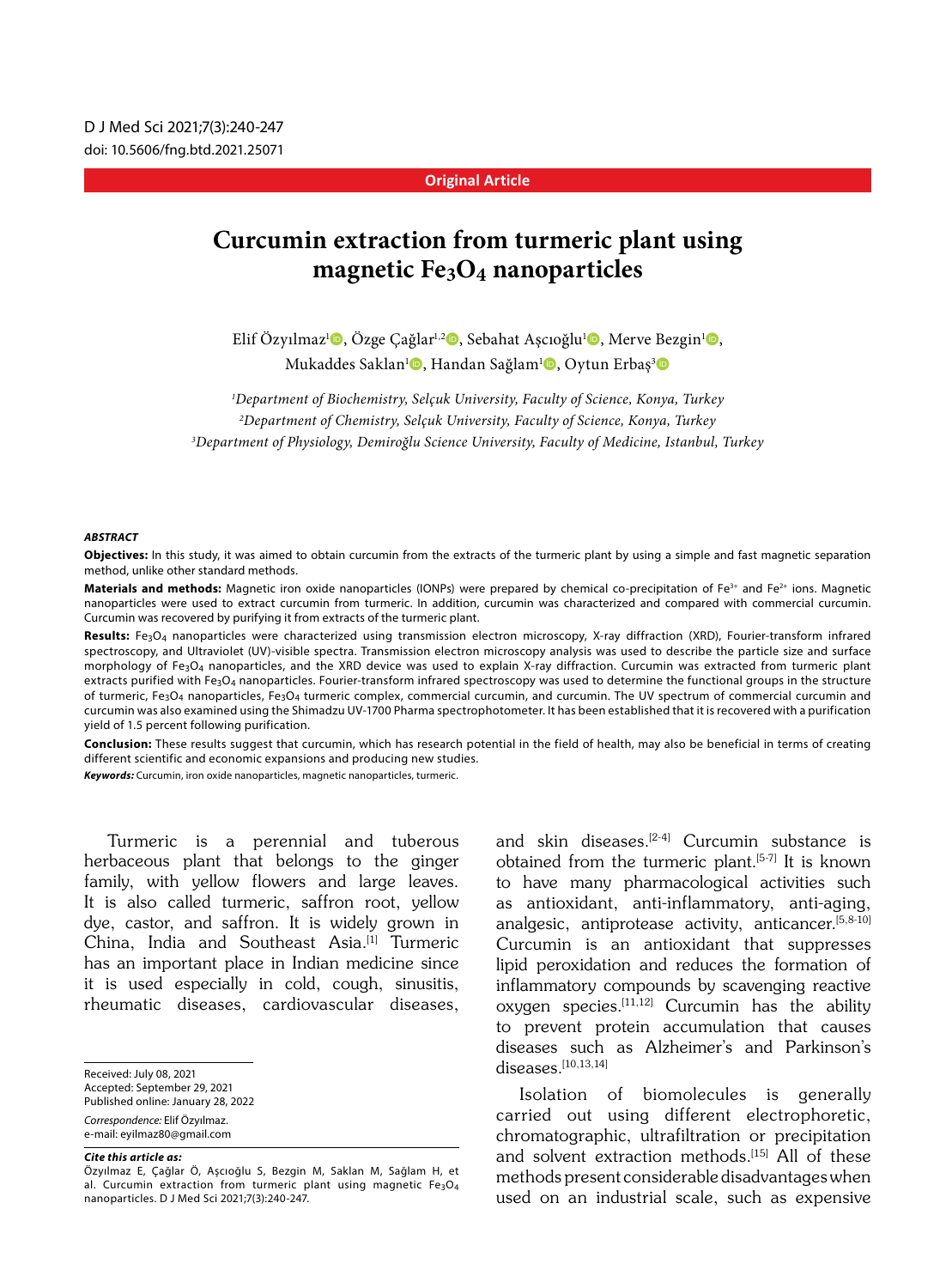instrumentations, time-consuming processes, or large amounts of organic solvent waste.<sup>[16]</sup> Methods such as thin-layer chromatography, [17-19] high-performance liquid chromatography,<sup>[20-24]</sup><br>electrochemical method.<sup>[25,26]</sup> electrochemical spectrofluorometry<sup>[27-29]</sup> and Ultraviolet-visible (UV-Vis) spectrophotometry<sup>[10,24,30-33]</sup> have been utilized to determine curcumin in a diversity of matrices like Curcuma longa, foodstuffs, and biological materials.

With the rapid advancement of nanotechnology, interest in magnetic nanoparticles is increasing day by day. Recently, magnetic nanoparticles have been prepared in various ways, such as sol-gel self-propagation,<sup>[34]</sup> chemical co-precipitation, $[35-37]$  and in the tiny pools of the water-in-oil microemulsion.<sup>[38]</sup>

The prepared magnetic nanoparticles have been widely used in bionanotechnology such as magnetic resonance imaging, bioseparation, diagnostic agents, tumor hyperthermia and biomolecule immobilization.<sup>[39-51]</sup> These magnetic nanoparticles have attracted the attention of researchers with their small size, low toxicity, superparamagnetism and most importantly their specific applications.<sup>[36,51-55]</sup> In this study, curcumin, which is the miracle of nature, was obtained by purifying it quickly and easily with magnetic iron oxide nanoparticles (IONPs) without the use of expensive instruments.

# MATERIALS AND METHODS

#### **Materials**

Curcumin was supplied from Alfa aesar. Iron(II)chloride tetrahydrate (FeCl<sub>2</sub>.4H<sub>2</sub>O), and iron(III)chloride hexahydrate (FeCl<sub>3</sub>.6H<sub>2</sub>O), were supplied from Merck. Turmeric and all other chemicals used were obtained from various commercial sources.

### Characterization

Transmission electron microscopy (TEM) was used to examine the particle size and surface morphology of Fe<sub>3</sub>O<sub>4</sub> nanoparticles. X-ray diffraction (XRD) of the nanoparticles was determined with the Bruker<sup>TM</sup> D8 Advance device (Bruker BioSciences Espanola, S.A. Madrid, Spain). Fourier transform infrared spectroscopy (FTIR) was used to determine the functional groups in the structure of turmeric,

Fe3O4 nanoparticles, Fe3O4 turmeric complex, commercial curcumin, and curcumin. The UV spectrum of commercial curcumin and curcumin was measured using the Shimadzu UV-1700 Pharma spectrophotometer (UV-1700 Pharma Spec, Shimadzu, Kyoto, Japan).

# Synthesis of Fe3O4 nanoparticles

Magnetic Fe3O4 nanoparticles have been prepared by the co-precipitation method according to previous literature.<sup>[54]</sup> 50 mL 1.0 M FeCl<sub>2</sub>.4H<sub>2</sub>O and 1.75 M FeCl<sub>3</sub>.6H<sub>2</sub>O solutions were prepared with deionized water in two different beakers. Then this solution transferred to a 250 mL three-necked flask and stirred under a nitrogen atmosphere. It was observed that the color of the solution turned dark brown immediately after addition. This color indicated that IONPs were formed.

The resulting solution was heated to 80°C for 1 hour. The precipitates were isolated from the solvent by magnetic filtration and washed several times with deionized water until neutral pH. They were dried under vacuum at 50°C for 10 hours.

# Curcumin extraction using magnetic nanoparticles

 $0.5$  g Fe<sub>3</sub>O<sub>4</sub> nanoparticles and 1 g turmeric were mixed in the sonicator in a 1:1 ethanol/ water mixture for 6 hours. Then magnetic nanoparticles were separated from the  $Fe<sub>3</sub>O<sub>4</sub>$ curcumin composite by magnetic decantation. The resulting composite structure was dried, and ethanol and water were added in a ratio of 1:1 and remixed in the sonicator for 1 hour. The mixture was adjusted to pH 5-6. Magnetic nanoparticles were separated from the curcumin mixture by magnetic separation with a permanent magnet. The insoluble curcumin mixture was separated and the soluble part was evaporated in the evaporator and dried in a vacuum oven at 50°C.

# RESULTS

Fe3O4 nanoparticles were obtained according to the co-precipitation method of  $Fe^{2+}$  and  $Fe^{3+}$  $ions.<sup>[54]</sup>$ 

#### Characterization of Fe3O4 nanoparticles and Fe3O4-turmeric complexes

Transmission electron microscopy analysis was performed to see the particle size and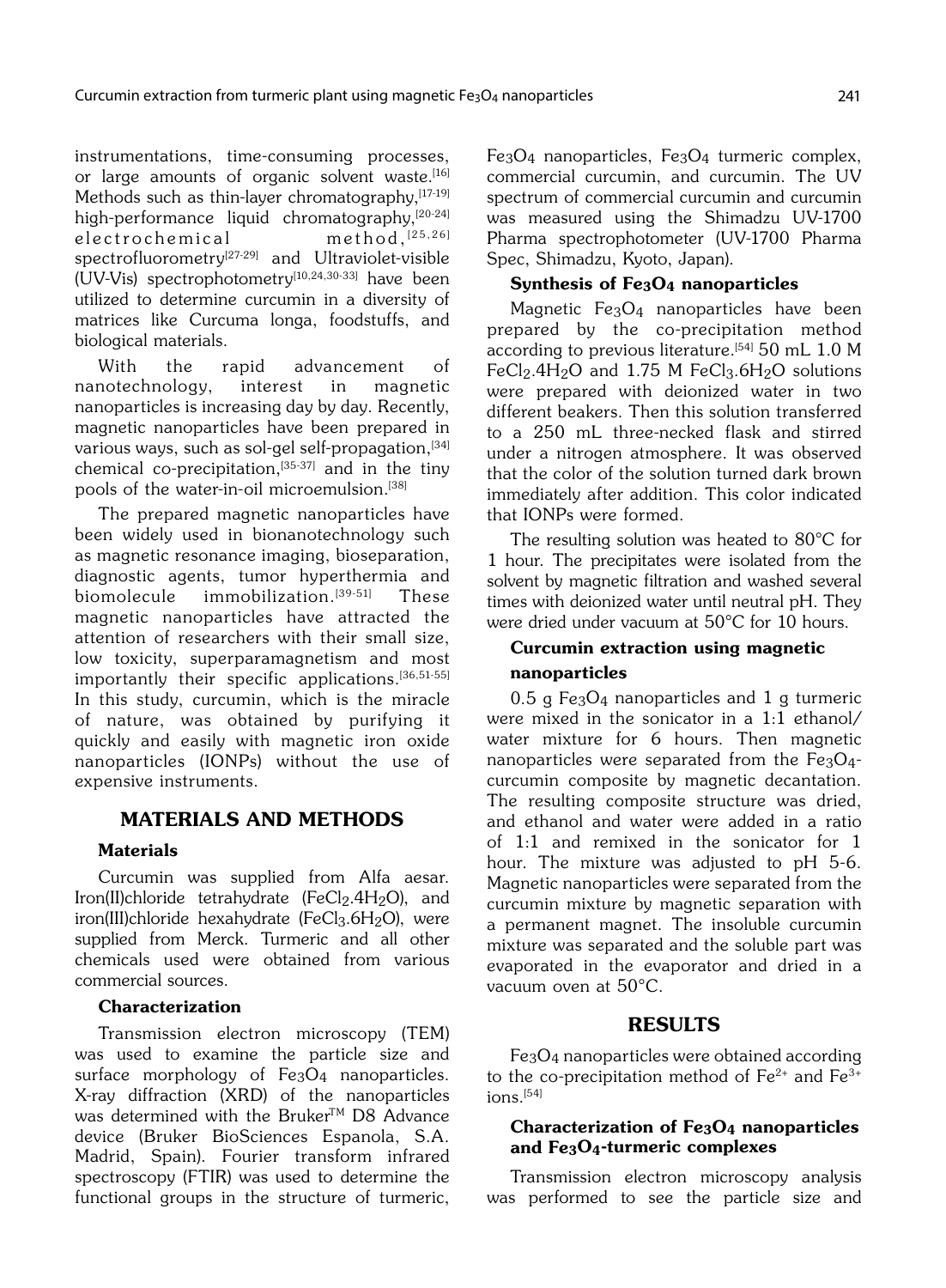

**Figure 1.** Transmission electron microscopy (a) and X-ray diffraction (b) result of Fe<sub>3</sub>O<sub>4</sub> nanoparticles.

morphology of synthesized Fe3O4 nanoparticles (Figure 1a). The dense aggregates were exhibited due to the lack of any repulsive force between Fe3O4 nanoparticles.

Figure 1b shows XRD patterns of synthesized Fe3O4 nanoparticles. The characteristic peaks of the Fe<sub>3</sub>O<sub>4</sub> crystal were seen at  $2\theta = 30.3^{\circ}, 35.5^{\circ}$ , 43.0°, 53.0°, 57.4°, and 63.5°, respectively.

The properties of the  $Fe<sub>3</sub>O<sub>4</sub>$  nanoparticles surface, due to the presence of under-coordinated iron (Fe) (III) sites, confer high specificity to select iron-chelating molecules from complex matrices.[17] Presenting a keto-enol functionality, curcumin tended to bind very well towards the surface of the magnetic nanoparticles.

It showed that curcumin is a good ligand for the surface of Fe3O4 nanoparticles. This confirms the literature that curcumin has an important ability to form stable complexes with Fe  $(III)$ .<sup>[16,56]</sup> Figure 2 shows the structure of the Fe3O4-turmeric complex.

The FTIR spectrum of the turmeric,  $Fe<sub>3</sub>O<sub>4</sub>$ , and Fe3O4-turmeric complexes, respectively, was given in Figure 3. The FTIR bands at low wavenumbers (<700 cm-1) come from vibrations from the Fe-O bonds. The FTIR bands around 604 and 534 cm<sup>1</sup> belong to the stretching vibration mode of Fe-O bonds in magnetite nanoparticles. It was observed that the stretching vibration modes of the turmeric, C-O bands,



**Figure 2.** Fe<sub>3</sub>O<sub>4</sub>-turmeric complex.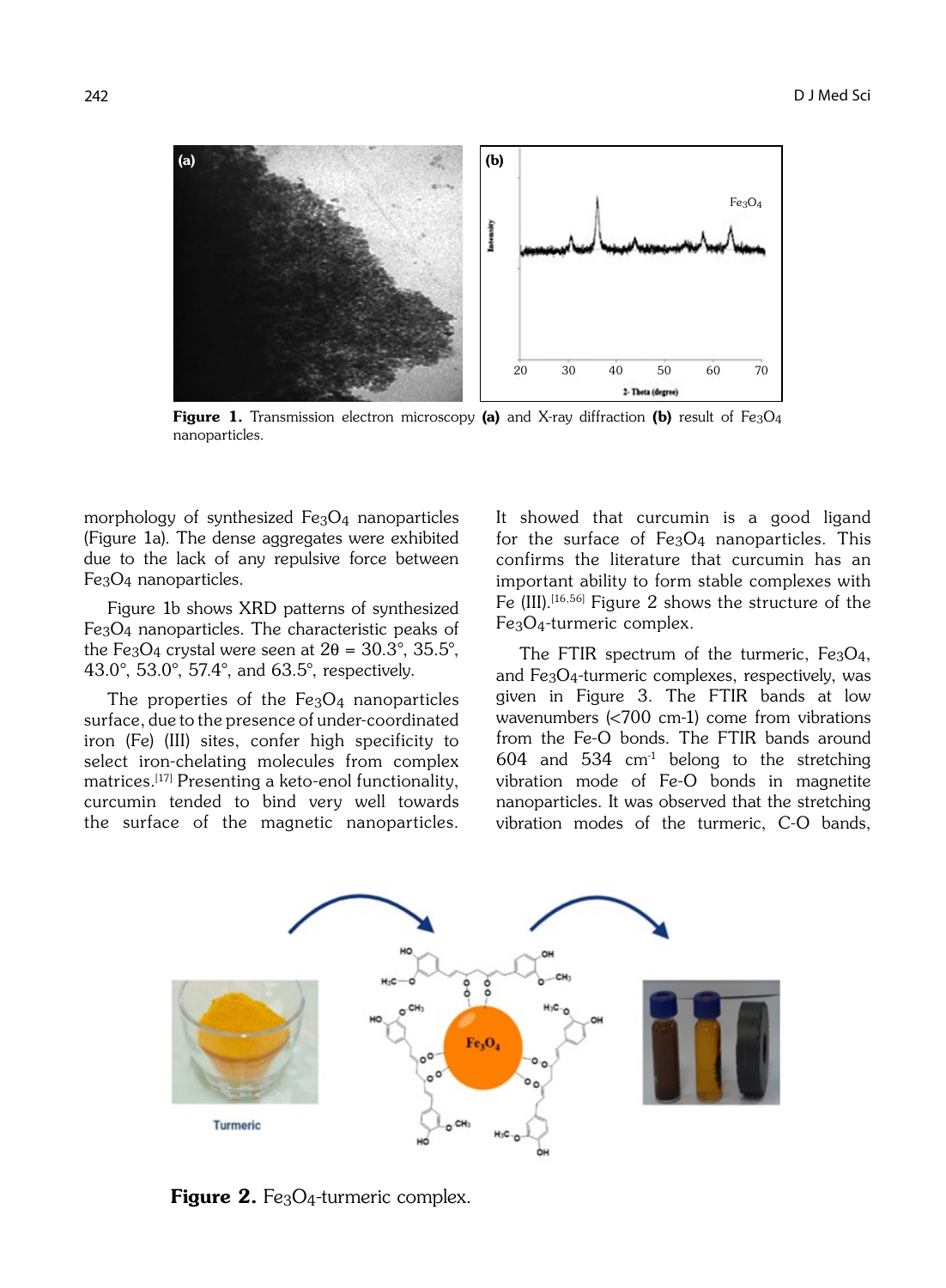

Figure 3. Fourier transform infrared spectroscopy spectrum of turmeric,  $Fe<sub>3</sub>O<sub>4</sub>$  nanoparticles and  $Fe<sub>3</sub>O<sub>4</sub>$ turmeric.

 $C=O$  bands, and  $C=C$  bands were at 994 cm<sup>-1</sup>, 1511 cm<sup>1</sup>, and 1626 cm<sup>1</sup>, respectively. The formation of the Fe3O4-turmeric was assigned by the disappearance of the characteristic band at about 994  $cm<sup>-1</sup>$  and the appearance of a C=C at  $1624 \, \text{cm}^3$ .

### Characterization of curcumin and commercial curcumin

Fourier-transform infrared spectra of curcumin obtained with commercial curcumin were compared. The FTIR spectrum of commercial curcumin of O-H, C-H, C=O and C=C bands were observed at  $3508 \text{ cm}^1$ ,  $1626 \text{ cm}^1$ ,  $1506 \text{ cm}^1$ , 1426 cm-1, 1203 cm-1, 1024 cm-1, respectively. Similarly, the isolated curcumin bands were observed at  $3271$  cm<sup>-1</sup>,  $1600$  cm<sup>-1</sup>,  $1508$  cm<sup>-1</sup>,  $1203$  cm<sup>-1</sup>  $1024$  cm<sup>-1</sup>, respectively (Figure 4).

The UV spectrum of commercial curcumin and curcumin was measured. The strong interaction between IONPs attached to the surface and phenolics in the compounds was demonstrated by UV-Vis spectrophotometry. The absorption spectrum of commercial curcumin and curcumin showed a maximum wide band at approximately 423 nm in Figure 5.[16,55-58]

Many researchers have studied the amount of curcumin in turmeric. Priyadarsini<sup>[59]</sup> reported that turmeric contains 2-9% curcuminoids, depending on the origin and the soil conditions in which it was grown. Lal reported that it is found in different amounts according to the production regions in India. It has reported that it is found at



#### Wavenumber cm<sup>-1</sup>

**Figure 4.** Fourier transform infrared spectroscopy spectrum of curcumin and commercial curcumin.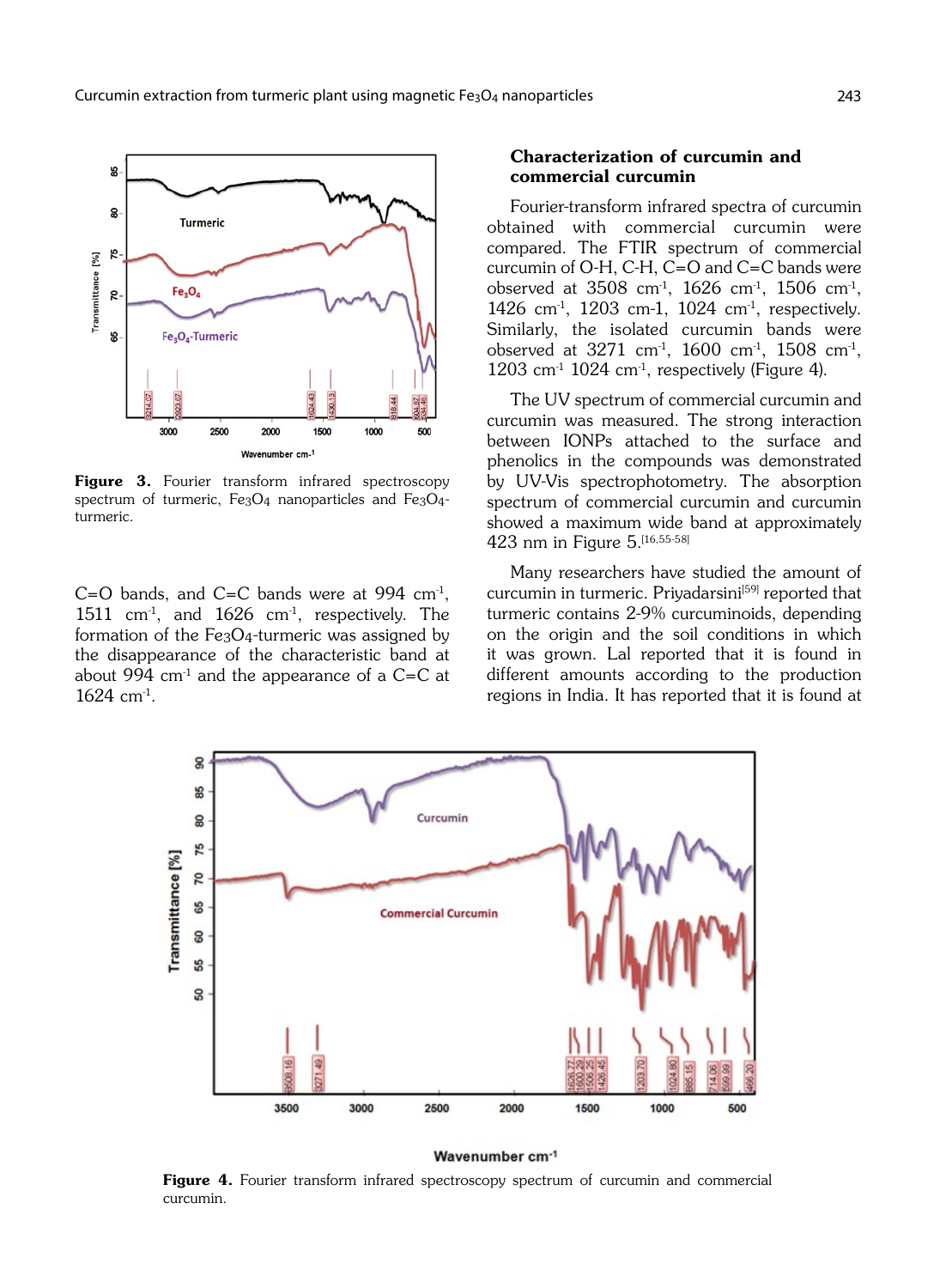

Figure 5. Ultraviolet spectrum of curcumin and commercial curcumin.

a rate of  $2\%$  in Madras and  $4\n-7\%$  in Alleppey.<sup>[60]</sup> In another study. Paultre et al.<sup>[61]</sup> explained that the amount of curcumin is 3-10%. From the standard curcumin calibration graph, the curcumin concentration was found to be 0.0275 mM at 423 nm. The amount of curcumin was calculated as 15 mg by using the concentration. Curcumin was recovered from the extracts of the turmeric plant by magnetic purification with an amount of 1.5%.

# **DISCUSSION**

There is a need for alternative treatment methods in the treatment of cancer and many diseases. The therapeutic uses of medicinal plants have attracted considerable attention in recent years.

Curcumin is a natural flavonoid. It has many important properties such as anticancer, antioxidant, and antibacterial effects. Different techniques such as chromatographic, electrophoretic are used to isolate biomolecules. These methods are both time-consuming and expensive. Therefore, simpler and more economical techniques are needed for isolation.

Magnetic Fe3O4 nanoparticles, with their low toxicity, biocompatibility, and easy separation with the help of magnets, have attracted a lot of attention in recent years, especially in applications such as targeted drug therapy, cancer therapy, enzyme immobilization, hyperthermia, and magnetic resonance imaging. Biocatalytic applications are also used in different fields such as biomedicine, biomedical, and bioengineering. A suitable magnetic field is created by adding biomolecules or organic substances to these magnetic nanoparticles, and the separation of substances can be performed quickly and easily by using magnets.<sup>[42,51]</sup>

For the isolation of curcumin, unlike other purification techniques, the use of magnetic nanoparticles was preferred considering the advantage of a simple and fast separation technique with the help of magnets. In the study, Fe3O4 nanoparticles were synthesized and their structure was confirmed by characterization techniques.[37,55,56,59,63-68]

In Figure 1a, the morphology and particle size of Fe<sub>3</sub>O<sub>4</sub> nanoparticles was examined by TEM analysis. The formation of nanoparticles was confirmed.<sup>[5,62,63]</sup> In addition, characteristic peaks of the synthesized Fe3O4 crystals were analyzed (Figure 1b). These peaks were seen by XRD analysis at  $2\theta = 30.3^{\circ}$ ,  $35.5^{\circ}$ ,  $43.0^{\circ}$ , 53.0°, 57.4° and 63.5°, respectively.[37,56-58,62] Turmeric, Fe3O4, and Fe3O4-turmeric compound FTIR spectra were also studied (Figure 3). The stretching vibrations of Fe3O4, Fe-O bonds, the stretching vibrations of in the turmeric structure C-O bands, C=O bands, and C=C bands were confirmed.[37,58,61-64] Curcumin was obtained from the extracts of the turmeric plant by using the obtained nanoparticles. It was determined that curcumin from the extracts of the turmeric plant was recovered with a purification efficiency of 1.5%.

The FTIR and UV spectra of commercial curcumin and curcumin were examined and compared. Figure 5 showed a significant interaction between surface-bound IONPs and phenolics in the compounds. The absorption spectra of both commercial curcumin and obtained curcumin showed a broad band maximum at 423 nm.[16,59,65]

It is thought that this study can be beneficial in terms of the fact that curcumin, which has the potential to research in the field of health, can create different expansions both scientifically and economically and produce new studies.

In conclusion, Fe3O4 magnetic nanoparticles were synthesized and used to obtain curcumin from turmeric. The synthesized  $Fe<sub>3</sub>O<sub>4</sub>$  magnetic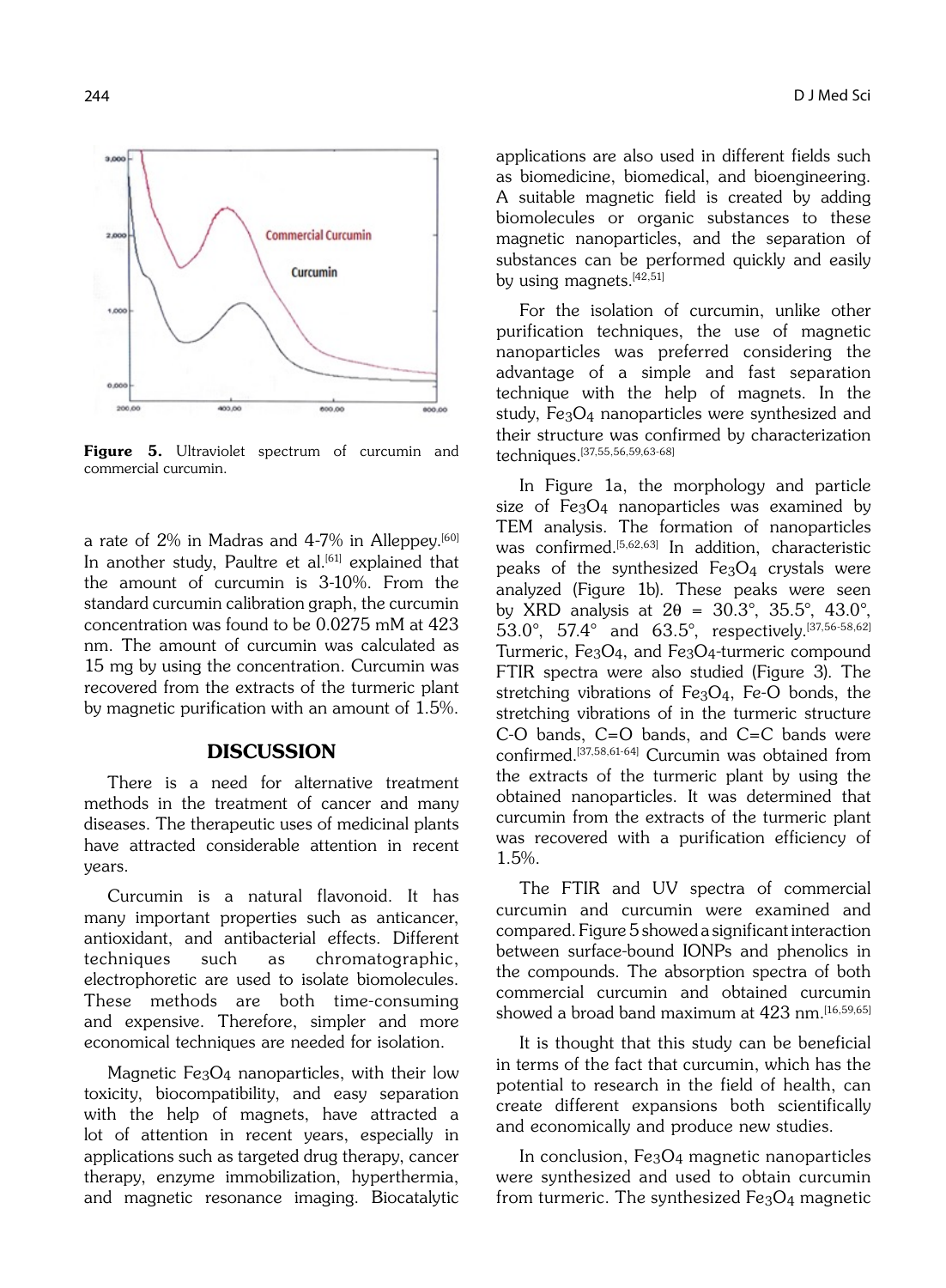nanoparticles were characterized by FTIR, XRD and TEM. The resulting curcumin compound was purified quickly and easily in the presence of magnetic IONPs without using expensive devices. Then, it was compared to commercial curcumin. Curcumin from extracts of the turmeric plant was recovered with a purification yield of 1.5%. With this method, it is predicted that biomolecules that can be easily transported from the laboratory to the industrial level can be easily purified by using an economical and environmentally friendly method, without the need for expensive devices.

#### Acknowledgments

We would like to thank TUBITAK and Selcuk University for their support.

#### Declaration of conflicting interests

The authors declared no conflicts of interest with respect to the authorship and/or publication of this article.

#### Funding

This study was supported with the application number 1919B011902144 within the scope of Scientific and Technological Research Council of Turkey (TUBITAK)/BIDEB/2209-A University Students Research Projects Support Program.

#### REFERENCES

- 1. Arlı M, Çelik H. The biological importance of curcumin. EAJS 2020;6:21-34.
- 2. Chumroenphat T, Somboonwatthanakul I, Saensouk S, Siriamornpun S. Changes in curcuminoids and chemical components of turmeric (Curcuma longa L.) under freeze-drying and low-temperature drying methods. Food Chem 2021;339:128121.
- 3. Ammon HP, Anazodo MI, Safayhi H, Dhawan BN, Srimal RC. Curcumin: A potent inhibitor of leukotriene B4 formation in rat peritoneal polymorphonuclear neutrophils (PMNL). Planta Med 1992;58:226.
- 4. Miquel J, Bernd A, Sempere JM, Díaz-Alperi J, Ramírez A. The curcuma antioxidants: Pharmacological effects and prospects for future clinical use. A review. Arch Gerontol Geriatr 2002;34:37-46.
- 5. Peng S, Li Z, Zou L, Liu W, Liu C, McClements DJ. Enhancement of curcumin bioavailability by encapsulation in sophorolipid-coated nanoparticles: An in vitro and in vivo study. J Agric Food Chem 2018;66:1488-97.
- 6. Basol N, Savas AY, Meral A, Erbas O. The valuable effects of potent antioxidant curcumin in cisplatin induced liver and kidney injury. Cumhuriyet Med J 2018;40:9-18.
- 7. Anand P, Kunnumakkara AB, Newman RA, Aggarwal BB. Bioavailability of curcumin: Problems and promises. Mol Pharm 2007;4:807-18.
- 8. Meng R, Wu Z, Xie QT, Cheng JS, Zhang B. Preparation and characterization of zein/ carboxymethyl dextrin nanoparticles to encapsulate curcumin: Physicochemical stability, antioxidant activity and controlled release properties. Food Chem 2021;340:127893.
- 9. Aggarwal BB, Sundaram C, Malani N, Ichikawa H. Curcumin: The indian solid gold. In: Aggarwal, BB, Surh, YJ, Shishodia, S, editors. The Molecular Targets and Therapeutic Uses of Curcumin in Health and Disease. New York; Springer Publications; 2007. p. 1-76.
- 10. Anand P, Thomas SG, Kunnumakkara AB, Sundaram C, Harikumar KB, Sung B, et al. Biological activities of curcumin and its analogues (Congeners) made by man and Mother Nature. Biochem Pharmacol 2008;76:1590-611.
- 11. Pérez-Garrido A, Helguera AM, Ruiz JM, Rentero PZ. Topological sub-structural molecular design approach: Radical scavenging activity. Eur J Med Chem 2012;49:86-94.
- 12. Wang YJ, Pan MH, Cheng AL, Lin LI, Ho YS, Hsieh CY, et al. Stability of curcumin in buffer solutions and characterization of its degradation products. J Pharm Biomed Anal 1997;15:1867-76.
- 13. Yan JW, Li YP, Ye WJ, Chen SB, Hou JQ, Tan JH, et al. Design, synthesis and evaluation of isaindigotone derivatives as dual inhibitors for acetylcholinesterase and amyloid beta aggregation. Bioorg Med Chem 2012;20:2527-34.
- 14. Masuda M, Suzuki N, Taniguchi S, Oikawa T, Nonaka T, Iwatsubo T, et al. Small molecule inhibitors of alpha-synuclein filament assembly. Biochemistry 2006;45:6085-94.
- 15. Kitts DD, Weiler K. Bioactive proteins and peptides from food sources. Applications of bioprocesses used in isolation and recovery. Curr Pharm Des 2003;9:1309-23.
- 16. Magro M, Campos R, Baratella D, Ferreira MI, Bonaiuto E, Corraducci V, et al. Magnetic purification of curcumin from Curcuma longa rhizome by novel naked maghemite nanoparticles. J Agric Food Chem 2015;63:912-20.
- 17. Horák D, Babic M, Macková H, Benes MJ. Preparation and properties of magnetic nano- and microsized particles for biological and environmental separations. J Sep Sci 2007;30:1751-72.
- 18. Safarik I, Safarikova M. Magnetic techniques for the isolation and purification of proteins and peptides. Biomagn Res Technol 2004;2:7.
- 19. Lyon JL, Fleming DA, Stone MB, Schiffer P, Williams ME. Synthesis of Fe oxide Core/Au shell nanoparticles by iterative hydroxylamine seeding. Nano Letters 2004;4:719-23.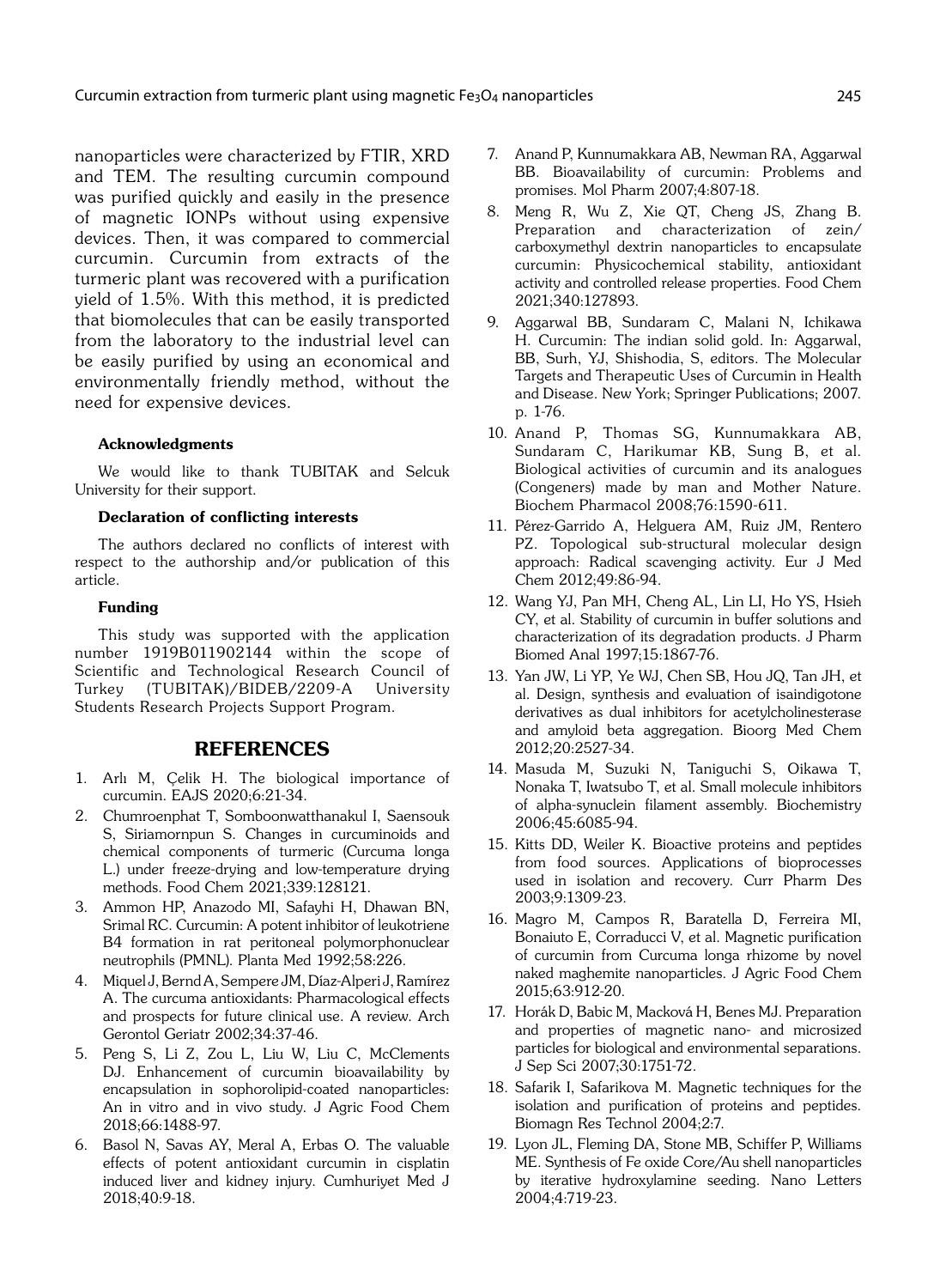- 20. Zhang Y, Kohler N, Zhang M. Surface modification of superparamagnetic magnetite nanoparticles and their intracellular uptake. Biomaterials 2002;23:1553-61.
- 21. Lu Y, Yin Y, Mayers BT, Xia Y. Modifying the surface properties of superparamagnetic iron oxide nanoparticles through a sol-gel approach. Nano Letters 2002;2:183-6.
- 22. Urbanova V, Magro M, Gedanken A, Baratella D, Vianello F, Zboril R. Nanocrystalline iron oxides, composites, and related materials as a platform for electrochemical, magnetic, and chemical biosensors. Chem Mater 2014;26:6653-73.
- 23. Mackay ME, Tuteja A, Duxbury PM, Hawker CJ, Van Horn B, Guan Z, et al. General strategies for nanoparticle dispersion. Science 2006;311:1740-3.
- 24. Magro M, Faralli A, Baratella D, Bertipaglia I, Giannetti S, Salviulo G, et al. Avidin functionalized maghemite nanoparticles and their application for recombinant human biotinyl-SERCA purification. Langmuir 2012;28:15392-401.
- 25. Magro M, Sinigaglia G, Nodari L, Tucek J, Polakova K, Marusak Z, et al. Charge binding of rhodamine derivative to OH- stabilized nanomaghemite: Universal nanocarrier for construction of magnetofluorescent biosensors. Acta Biomater 2012;8:2068-76.
- 26. Sinigaglia G, Magro M, Miotto G, Cardillo S, Agostinelli E, Zboril R, et al. Catalytically active bovine serum amine oxidase bound to fluorescent and magnetically drivable nanoparticles. Int J Nanomedicine 2012;7:2249-59.
- 27. Magro M, Valle G, Russo U, Nodari L, Vianello F. Maghemite Nanoparticles and Method for Preparing Thereof. 2012; World Patent WO/2012/010200.
- 28. Venerando R, Miotto G, Magro M, Dallan M, Baratella D, Bonaiuto E, et al. Magnetic nanoparticles with covalently bound self-assembled protein corona for advanced biomedical applications. J Phys Chem C 2013;117:20320-31.
- 29. Magro M, Campos R, Baratella D, Lima G, Holà K, Divoky C, et al. A magnetically drivable nanovehicle for curcumin with antioxidant capacity and MRI relaxation properties. Chemistry 2014;20:11913-20.
- 30. Nagpal M, Sood S. Role of curcumin in systemic and oral health: An overview. J Nat Sci Biol Med 2013;4:3-7.
- 31. Liu D, Chen Z. The effect of curcumin on breast cancer cells. J Breast Cancer 2013;16:133-7.
- 32. Yallapu MM, Jaggi M, Chauhan SC. beta-Cyclodextrincurcumin self-assembly enhances curcumin delivery in prostate cancer cells. Colloids Surf B Biointerfaces 2010;79:113-25.
- 33. Maheshwari RK, Singh AK, Gaddipati J, Srimal RC. Multiple biological activities of curcumin: A short review. Life Sci 2006;78:2081-7.
- 34. Yang X, li Q, Zhao J, Li B, Wang Y. ChemInform abstract: Preparation and magnetic properties of controllable-morphologies Nano-SrFe 12 O 19

particles prepared by sol-gel self-propagation synthesis. Journal of Alloys and Compounds 2009;475:312-5.

- 35. Wang X, Zhao C, Zhao P, Dou P, Ding Y, Xu P. Gellan gel beads containing magnetic nanoparticles: An effective biosorbent for the removal of heavy metals from aqueous system. Bioresour Technol 2009;100:2301-4.
- 36. Wu Y, Wang Y, Luo G, Dai Y. In situ preparation of magnetic Fe3O4-chitosan nanoparticles for lipase immobilization by cross-linking and oxidation in aqueous solution. Bioresour Technol 2009;100:3459-64.
- 37. Ozyilmaz E, Ascioglu S, Yilmaz M. Calix[4]arene tetracarboxylic acid-treated lipase immobilized onto metal-organic framework: Biocatalyst for ester hydrolysis and kinetic resolution. Int J Biol Macromol 2021;175:79-86.
- 38. Wang Y, Wang X, Luo G, Dai Y. Adsorption of bovin serum albumin (BSA) onto the magnetic chitosan nanoparticles prepared by a microemulsion system. Bioresour Technol 2008;99:3881-4.
- 39. Sayin S, Yilmaz E, Yilmaz M. Improvement of catalytic properties of Candida rugosa lipase by sol-gel encapsulation in the presence of magnetic calix[4]arene nanoparticles. Org Biomol Chem 2011;9:4021-4.
- 40. Yilmaz E. Enantioselective enzymatic hydrolysis of racemic drugs by encapsulation in sol-gel magnetic sporopollenin. Bioprocess Biosyst Eng 2012;35:493-502.
- 41. Gupta AK, Gupta M. Synthesis and surface engineering of iron oxide nanoparticles for biomedical applications. Biomaterials 2005;26:3995-4021.
- 42. Ozyilmaz E, Alhiali A, Caglar O, Yilmaz M. Preparation of regenerable magnetic nanoparticles for cellulase immobilization: Improvement of enzymatic activity and stability. Biotechnol Prog 2021;37:e3145.
- 43. Krízová J, Spanová A, Rittich B, Horák D. Magnetic hydrophilic methacrylate-based polymer microspheres for genomic DNA isolation. J Chromatogr A 2005;1064:247-53.
- 44. Ito A, Shinkai M, Honda H, Kobayashi T. Medical application of functionalized magnetic nanoparticles. J Biosci Bioeng 2005;100:1-11.
- 45. Mornet S, Vasseur S, Grasset F, Veverka P, Goglio G, Demourgues A, et al. Magnetic nanoparticle design for medical applications. Progress in Solid State Chemistry 2006;34:237-47.
- 46. Neuberger T, Schöpf B, Hofmann H, Hofmann M, von Rechenberg B. Superparamagnetic nanoparticles for biomedical applications: Possibilities and limitations of a new drug delivery system. Journal of Magnetism and Magnetic Materials 2005;293:483-96.
- 47. del Campo A, Sen T, Lellouche JP, Bruce IJ. Multifunctional magnetite and silica- magnetite nanoparticles: Synthesis, surface activation and applications in life sciences. Journal of Magnetism and Magnetic Materials 2005;293:33-40.